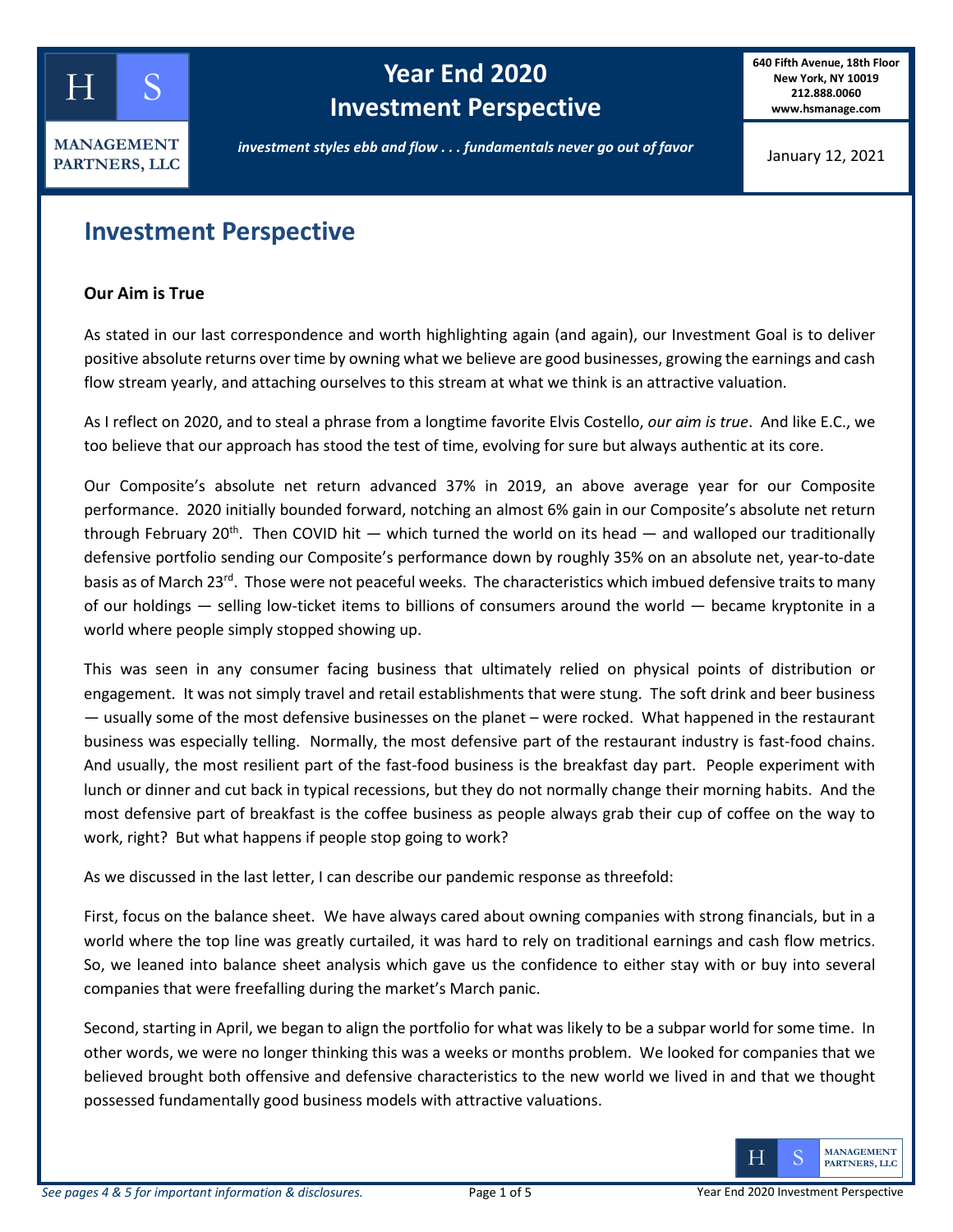Third, while we believe COVID-19 will eventually pass, the pandemic has accelerated certain trends, and changed some behaviors in a lasting way, which has enhanced the secular outlooks for some companies. In that vein, we emphasized names that we believe have increasingly relevant business models. We have stayed true to our mantra that growth and value are joined at the hip and looked to purchase these newer holdings at what we believe are attractive valuations, which is increasingly the rub.

These actions contributed to a recovery in portfolio values from the March lows and we ended the year with solid absolute gains.



### **Getting Mighty Crowded**

But the big story looking back at markets in 2020 with lasting effects into the new year is what the Fed did. Sure, companies adapted and there was fiscal stimulus, but the world changed when the Fed acted with great force in late March. In the old days, it was mostly about the Fed lowering interest rates. Then the Fed added in Quantitative Easing during the Great Financial Crisis. In the past year, the Fed has gone to even greater lengths to provide accommodation and confidence to the economy and the markets, and has told the world that this easy stance will be with us for a long while.

In early June, Fed Chair Powell stated, "We're not thinking about raising rates. We're not even thinking about thinking about raising rates." As monetary stimulus greatly outraced economic activity, dollars have flowed into financial markets with abandon. This has not only fueled a powerful market recovery but in our minds has led to real pockets of market speculation and supersized valuations away from us.

This is a world in which Tesla has a market capitalization in excess of \$800 billion dollars and where, at the end of last week, Elon Musk was richer than Jeff Bezos, Warren Buffett, and Bill Gates. This is a world in which Bitcoin advanced eight-fold since March. This is a world of Robinhood, Lemonade, and Snowflake.

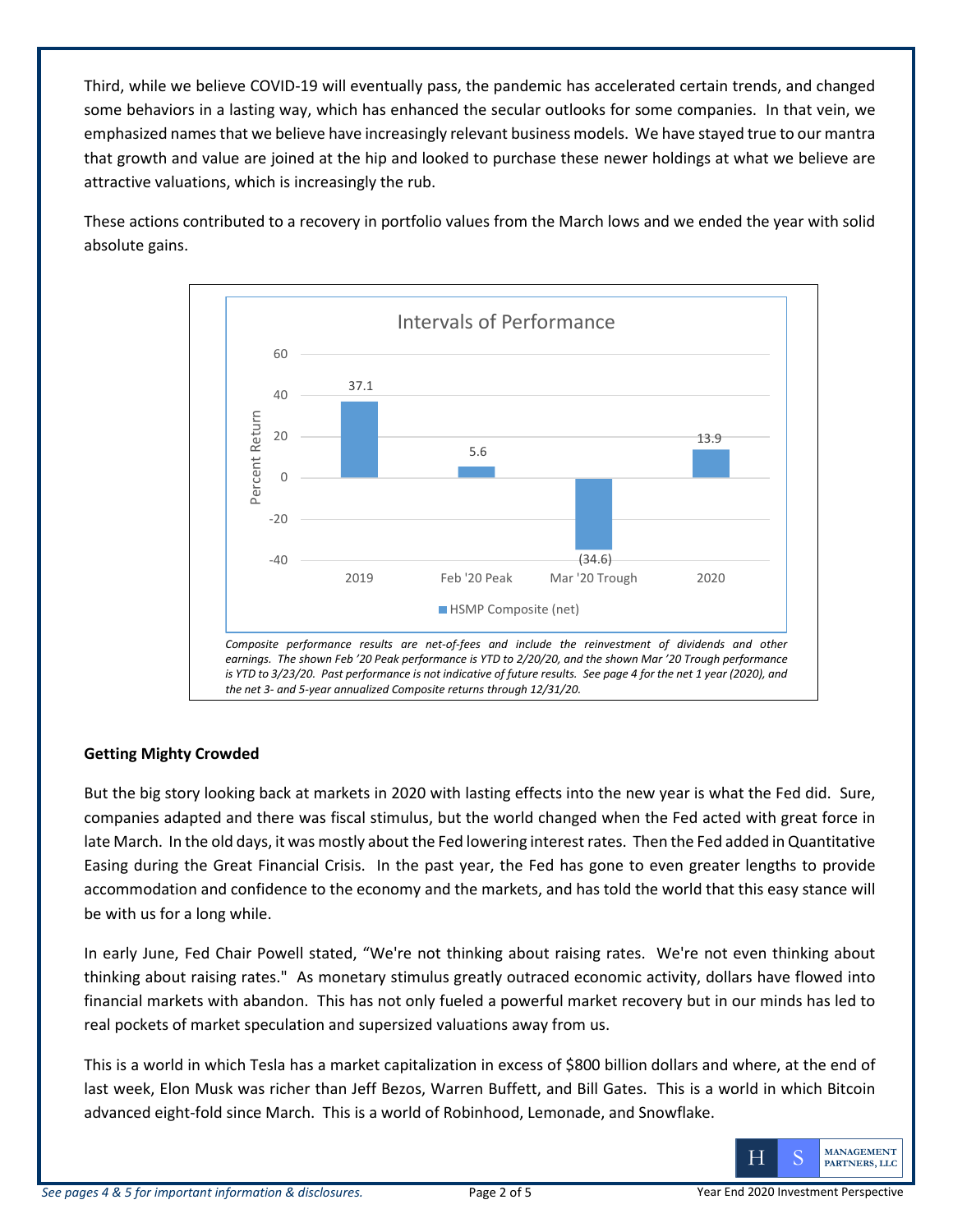This is a world in which markets have become top-heavy, there has been extreme NASDAQ-100 outperformance, the price to sales multiple is at peak levels, and valuations are taking on a whiff of the Nifty-Fifty and 1999.

This is a world in which the number of Zombie companies (those that cannot service debt) are at peak levels. This is a world in which IPO's and Secondaries and SPAC (Special Purpose Acquisition Vehicles) offerings are at all-time high levels.

My 21-year-old son Zane — an avid market watcher and current undergraduate finance major – keeps asking me, "When does it end?" I tell him what the late, great investor Bob Kahn used to say to me back in my W.P. Stewart days…. "No one rings a bell." But as Hemingway and John Donne remind us, eventually, the bell will toll for thee.

### **Watch Your Step**

As we said before, we do not know when the bell will ring and pockets of speculation will begin to ease. While we are staring at several difficult months with the pandemic still raging, monetary stimulus will now be joined by more fiscal stimulus, and over time, widespread vaccinations. This should powerfully fuel the economy and we suspect the long bond  $-$  which has started to creep up  $-$  will be paying more attention to inflation, especially with deficits reaching new heights.

Market participants have been paid to focus solely on growth and momentum…. not valuation. We have adhered to our valuation discipline — and while this can act as a break as we steer through fast tracks, it ultimately has controlled what we are willing to pay for a long duration cash generating asset. In other words, in a world that Bloomberg describes in a recent article as "'Full-Blown Mania': Stock Market Jackpot Bells Just Keep Ringing," *we do not feel extended*.

Your portfolio sells for about 21X aggregate forward earnings estimates which is about where we began HS Management Partner's investment journey back in 2007. The dividend yield on the portfolio is 1.7% (that is more than what you get on the 10-year Treasury Bond). We are encouraged that our portfolio holdings continue to generate what we believe are ample sums of free cash flow. This free cash flow is coming back to us in the form of buybacks and dividends, an especially sharp contrast to the world of companies taking money from investors through stock offerings and SPACS. In our opinion, the earnings yield for your portfolio relative to the 10-year Treasury Bond yield ratio remains compelling. And while a backup in rates can cause broad dislocations, we think our valuation levels can ultimately withstand it while speculative areas of the market could be prone to fatal revaluations, when the bell does toll.

Thanks as always for your confidence in us. Stay safe, stay healthy, and we wish you all the best in the times ahead.

Sincerely,

Harry W. Segalas

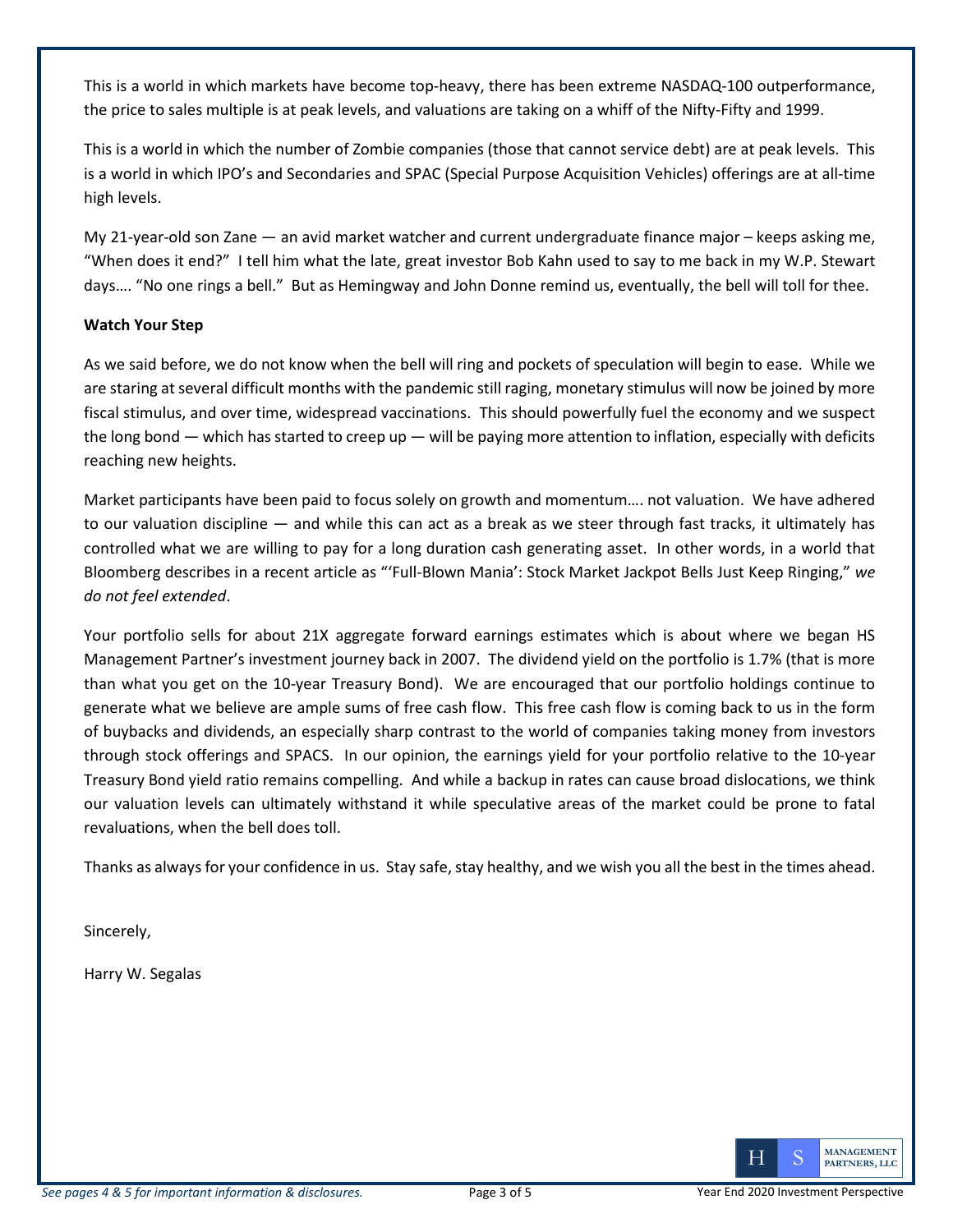## *Portfolio Profile (12/31/20)*

| <b>HSMP Composite Performance as of 12/31/20</b> |       |       |                              |                              |                                      |                                                       |                                                       |
|--------------------------------------------------|-------|-------|------------------------------|------------------------------|--------------------------------------|-------------------------------------------------------|-------------------------------------------------------|
|                                                  | 4020  | 2020  | 3 Years<br><b>Annualized</b> | 5 Years<br><b>Annualized</b> | <b>10 Years</b><br><b>Annualized</b> | <b>Since Inception</b><br>4/1/07<br><b>Annualized</b> | <b>Since Inception</b><br>4/1/07<br><b>Cumulative</b> |
| HSMP Composite (Net)                             | 11.6% | 13.9% | 14.0%                        | 16.0%                        | 15.7%                                | 12.6%                                                 | 410.7%                                                |
| S&P 500 <sup>®</sup> Index                       | 12.2% | 18.4% | 14.2%                        | 15.2%                        | 13.9%                                | 9.6%                                                  | 252.7%                                                |
| Russell 1000 <sup>®</sup> Growth Index           | 11.4% | 38.5% | 23.0%                        | 21.0%                        | 17.2%                                | 12.9%                                                 | 433.0%                                                |

*Performance results are net-of-fees and include the reinvestment of dividends and other earnings. Past performance is not indicative of future results.* 



*Composite performance results since inception (4/01/07) through 12/31/20. Performance is net of fees and include the reinvestment of dividends and other earnings. Past performance is not indicative of future results.*